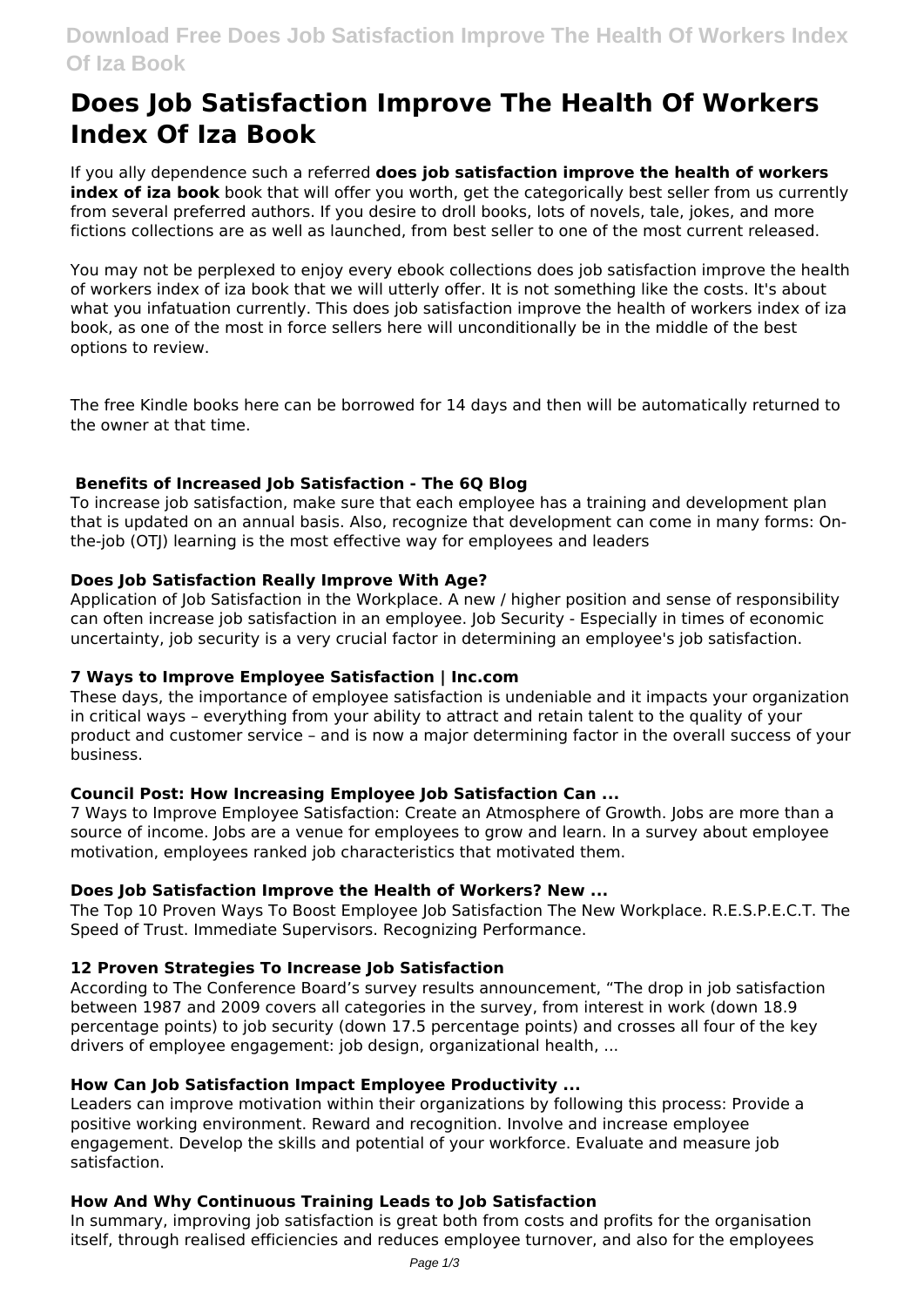themselves, through general happiness and satisfaction. Those six popular methods of improving job satisfaction, again are; Ask about personal motivations

# **11. Job Satisfaction - PSYCH 484: Work Attitudes and Job ...**

Improving job satisfaction is a work of endurance that requires the collaboration and involvements of all. Job satisfaction brings motivation and triggers engagement, turning your employees into...

# **17 Proven Ways to Improve Employee Satisfaction**

Satisfaction with one's income level is the biggest differentiator -- the youngest workers are least satisfied -- but few workers of any age are completely satisfied with the amount of money they...

# **Want to Know the Keys to Employee Satisfaction?**

Employee job satisfaction can be achieved through several different methods. Managers can work closely with employees to develop better work processes, employees can be given a more significant say in how their job is done and managers can ensure that employees feel challenged at their job.

# **Does Job Satisfaction Improve The**

Here's 12 Strategies to Increase Job Satisfaction Be Realistic With Your Expectations. Recognize Good Work. Focus On The Long Term. Keep Communication Constant. Care About Employee Well-Being. Offer Opportunities For Learning. Give Frequent Feedback. Measure Engagement Frequently. Don't

# **Five Steps to Improve Job Satisfaction and Employee Engagement**

Job satisfaction is significant for any company in order to achieve high productivity and low turnover of employees (especially for the best talents). Based on a survey by the Conference Board, only 45% of Americans were satisfied with their jobs.

# **13 Tips For Improving Job Satisfaction – The Thriving ...**

DOES JOB SATISFACTION IMPROVE THE HEALTH OF WORKERS? NEW EVIDENCE USING PANEL DATA AND OBJECTIVE MEASURES OF HEALTH 1. Introduction Some research evidence suggests that the average workplace in several industrialized countries has become less stable and more insecure and that, in general, employment

# **8 Recommendations to Improve Employee Job Satisfaction**

The result of this is that your staff are more engaged, happier to speak up, and feel more secure and able to cope with their job. This feeds into overall employee job satisfaction. If you feel valued and useful, waking up in the morning isn't such a chore. Even making cold calls suddenly takes on a more important sense of responsibility.

# **How to Improve Job Satisfaction | Scontrino-Powell ...**

The best-performing companies know that an employee engagement improvement strategy linked to the achievement of corporate goals will help them win in the marketplace. Performance objectives are an amazingly effective management technique for improving employee performance and job satisfaction. Why ...

# **Best Practices for Improving Employee's Job Satisfaction ...**

Job satisfaction is also connected to relationships that the employee has with coworkers. Use teams of employees to problem solve and use team building exercises to help develop and strengthen coworker relationships. 7. Focus on employee engagement. Invest the time and resources in creating an environment where employees thrive and love to work.

# **The Top 10 Proven Ways To Boost Employee Job Satisfaction**

How Increasing Employee Job Satisfaction Can Reduce Turnover. According to an article in ERE Media, it costs between 30-50 percent of an annual salary to replace an entry-level employee, upwards of 150 percent for a mid-level employee, and up to 400 percent for a senior or highly specialized employee.